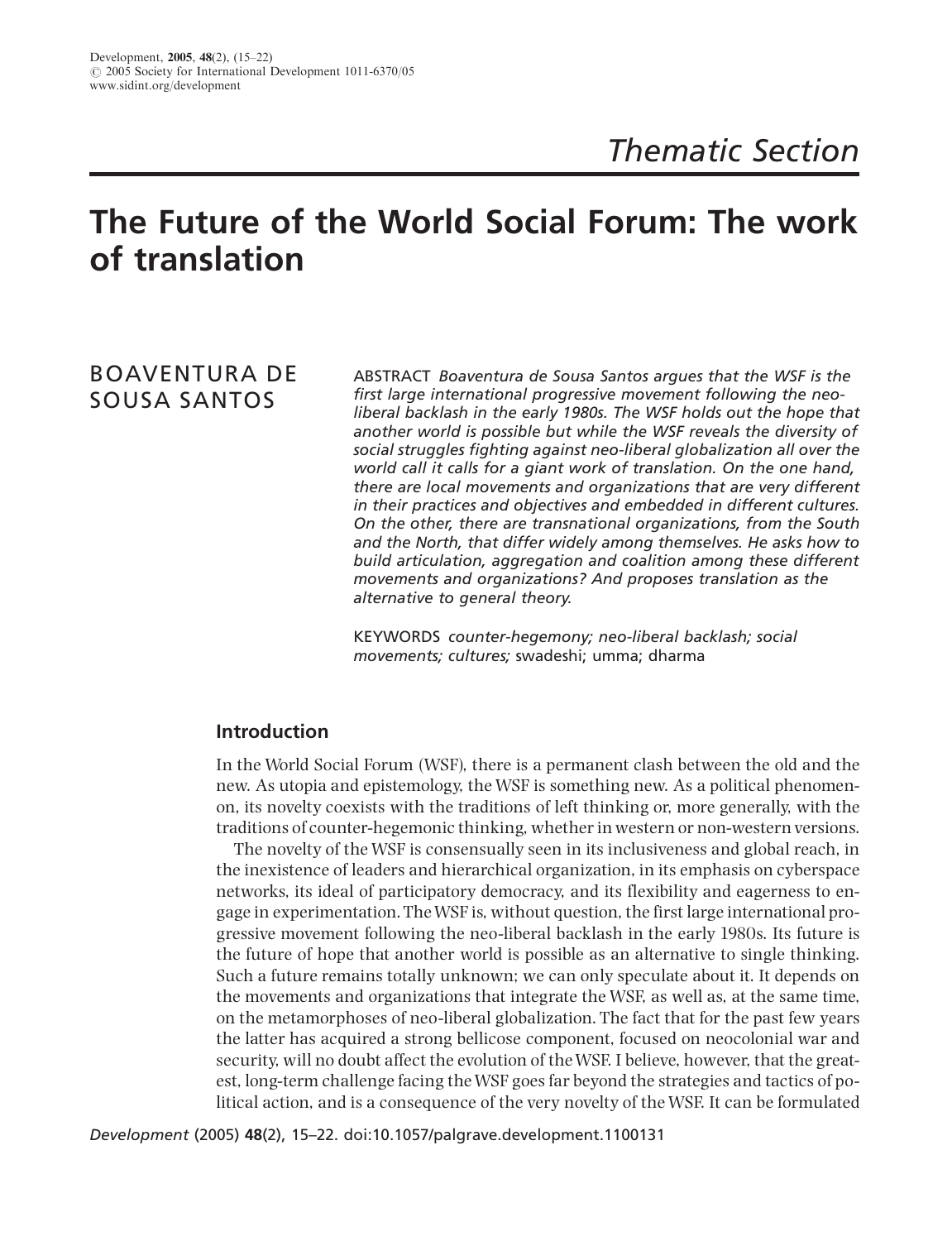thus: in the absence of a general principle or criterion capable of providing unity and structure to the immense variety of political organizations, struggles and cultures that gather together in the WSF, what is the capacity of the WSF to transform the huge energy generated therein into new counter-hegemonic collective actions?

### From general theory to the work of translation

The political theory of western modernity, whether in its liberal or Marxist version, constructed the unity of action from the agent's unity. According to it, the coherence and meaning of social change was always based on the capacity of the privileged agent of change, be it the bourgeoisie or the working classes, to represent the totality from which the coherence and meaning derived. From such capacity of representation derived both the need and operations of a general theory of social change.

The utopia and epistemology underlying the WSF place it in the antipodes of such a theory. The extraordinary energy of attraction and aggregation revealed by theWSF resides precisely in refusing the idea of a general theory. The diversity that finds a haven in it is free from the fear of being cannibalized by false universalisms or false single strategies propounded by any general theory. The WSF underwrites the idea that the world is an inexhaustible totality, as it holds many totalities, all of them partial. Accordingly, there is no sense in attempting to grasp the world by any single general theory, because any such theory will always presuppose the monoculture of a given totality and the homogeneity of its parts. The time we live in, whose recent past was dominated by the idea of a general theory, is perhaps a time of transition that may be defined in the following way: we have no need ofa general theory, but still need a general theory on the impossibility of a general theory. We need, at any rate, a negative universalism.

What is the alternative to the general theory? To my mind, the alternative to a general theory is the work of translation. Translation is the procedure that allows for mutual intelligibility among the experiences of the world, both available and

16

possible, as revealed by the sociology of absences and the sociology of emergences, without jeopardizing their identity and autonomy, without, in other words, reducing them to homogeneous entities.

TheWSF is witness to the wide multiplicity and variety of social practices of counterhegemony that occur all over the world. Its strength derives from having corresponded or given expression to the aspiration of aggregation and articulation of the different social movements and NGOs, an aspiration that had been only latent up until then. The movements and the NGOs constitute themselves around a number of more or less confined goals, create their own forms and styles of resistance, and specialize in certain kinds of practice and discourse that distinguish them from the others. Their identity is thereby created on the basis of what separates them from all the others. The feminist movement sees itself as very distinct from the labour movement and vice versa; both distinguish themselves from the indigenous movement or the ecological movement; and so on and so forth. All these distinctions and separations have actually translated themselves into very practical differences, if not even into contradictions that contribute to bringing the movements apart and to fostering rivalries and factionalisms. Hence from derives the fragmentation and atomization that are the dark side of diversity and multiplicity.

This dark side has lately been pointedly acknowledged by the movements and NGOs. The truth is, however, that none of them individually has had the capacity or credibility to confront it, for, in attempting it, it runs the risk of falling prey to the situation it wishes to remedy. Hence the extraordinary step taken by the WSF. It must be admitted, however, that the aggregation/ articulation made possible by the WSF is of low intensity. The goals are limited, very often circumscribed to mutual knowledge or, at the most, to recognize differences and make them more explicit and better known. Under these circumstances, joint action cannot but be limited.

The challenge that counter-hegemonic globalization now faces may be understood in the following way. The forms of aggregation and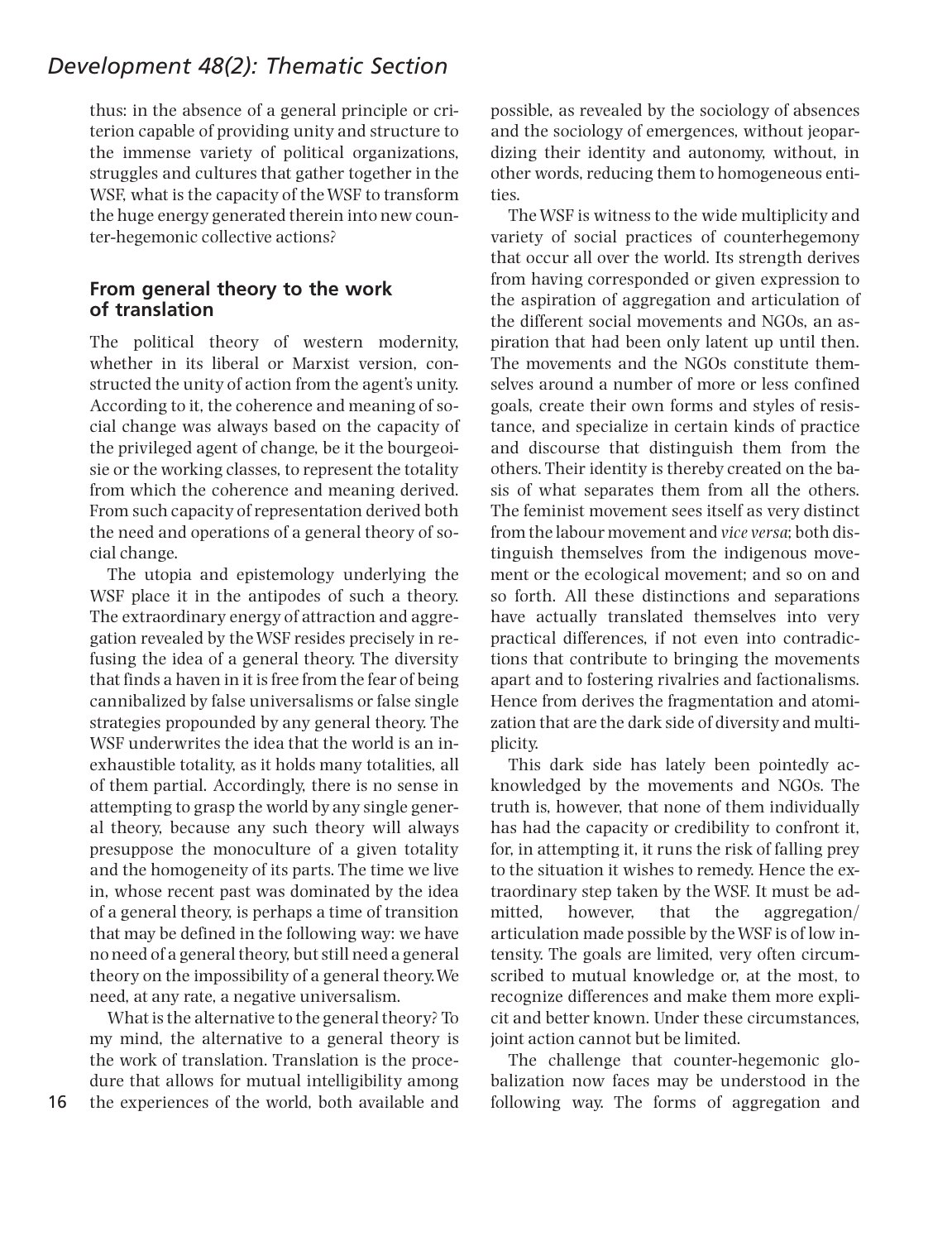articulation made possible by the WSF were sufficient to achieve the goals of the phase that may be now coming to an end. Deepening the WSF's goals in a new phase requires forms of aggregation and articulation of higher intensity. Such a process includes articulating struggles and resistances, as well as promoting ever more comprehensive and consistent alternatives. Such articulations presuppose combinations among the different social movements and NGOs that are bound to question their very identity and autonomy as they have been conceived of so far. If the project is to promote counter-hegemonic practices that combine ecological, pacifist, indigenous, feminist, workers'and other movements, and to do so in a horizontal way and with respect for the identity of every movement, an enormous effort of mutual recognition, dialogue, and debate will be required to carry out the task.

This is the only way to identify more rigorously what divides and unites the movements, so as to base the articulations of practices and knowledges on what unites them, rather than on what divides them. Such a task entails a wide exercise in translation to expand reciprocal intelligibility without destroying the identity of the partners of translation. The point is to create, in every movement or NGO, in every practice or strategy, in every discourse or knowledge, a contact zone that may render it porous and hence permeable to other NGOs, practices, strategies, discourses, and knowledges. The exercise of translation aims to identify and reinforce what is common in the diversity of counter-hegemonic drive. Canceling out what separates is out of the question. The goal is to have host-difference replace fortress-difference. Through translation work, diversity is celebrated, not as a factor of fragmentation and isolationism, but rather as a condition of sharing and solidarity.

The work of translation concerns both knowledges and actions (strategic goals, organization, styles of struggle and agency). Of course, in the practice of the movements, knowledges and actions are inseparable. However, for the purposes of translation, it is important to distinguish between contact zones in which the interactions incide mainly upon knowledges, and contact zones in which interactions incide mainly upon actions.

In the following I provide some illustrations of translation work.

#### Translation of knowledges

Translation of knowledges consists of interpretation work between two or more cultures  $=$  those to which the different movements/organizations in the contact zone see themselves as belonging  $to -to$  identify similar concerns or aspirations among them and the different responses they provide for them. For instance, the concern with and the aspiration to human dignity seems to be present, however in different ways, in different cultures. In the western culture, the idea of human dignity is expressed today by the concept of human rights. If we look at the thousands of movements and organizations that gather at the WSF we will observe that many of them do not formulate their concerns in terms of human rights and many may even express a hostile stance against the idea of human rights. Does this mean that these movements do not care for human dignity? Or is it rather the case that they formulate their concerns for human dignity through a different set of concepts? I think that the latter is the case and accordingly I have been proposing a translation on concerns for human dignity between the western concept of human rights, the islamic concept of umma (community), and the hindu concept of dharma (cosmic harmony involving human and all the other beings).

In this case, the work of translation will reveal the reciprocal shortcomings or weaknesses of each one of these conceptions of human dignity once viewed from the perspective any other conception. Thereby, a space is open in the contact zone for dialogue, mutual knowledge and understanding and for identification, over and above conceptual and terminological differences, of commonalities from which practical combinations for action can emerge. A few examples will clarify what I mean. Seen from the perspective of dharma, human rights are incomplete in that they fail to establish the link between the part (the individual) and the whole (cosmic reality), or even more strongly in that they focus on what is merely derivative, on rights, rather than on the primordial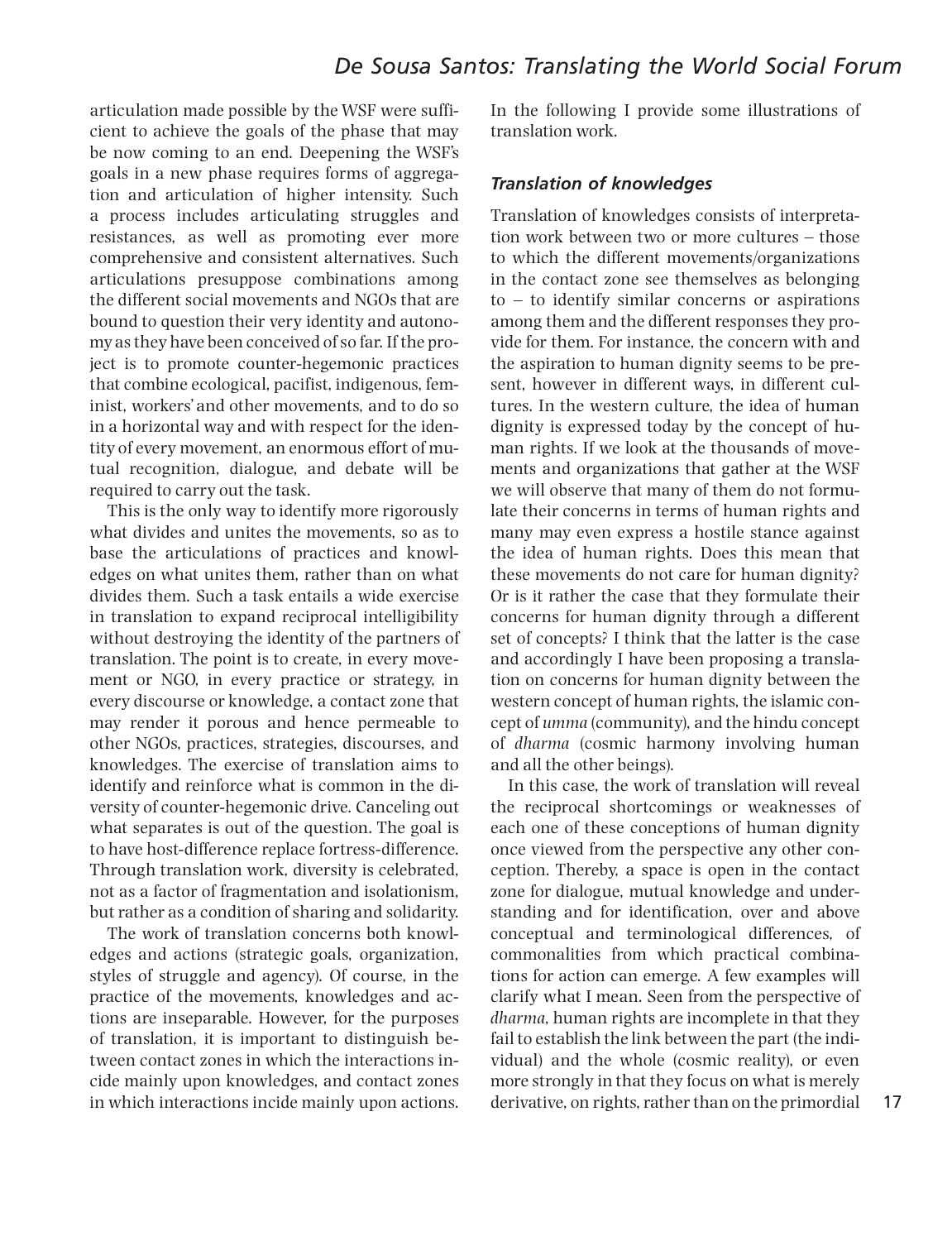imperative, the duty of individuals to find their place in the order of the entire society, and of the entire cosmos.<sup>1</sup> Seen from dharma and, indeed from *umma* also, the western conception of human rights is plagued by a very simplistic and mechanistic symmetry between rights and duties. It grants rights only to those from whom it can demand duties. This explains why according to western human rights nature has no rights: because it cannot be imposed any duties. For the same reason, it is impossible to grant rights to future generations: they have no rights because they have no duties.

On the other hand, seen from the perspective of human rights, dharma is also incomplete due to its strong bias in favor of the harmony of the social and religious status quo, thereby occulting injustices and totally neglecting the value of conflict as a way toward a richer harmony. Moreover, dharma is unconcerned with the principles of democratic order, with individual freedom and autonomy, and it neglects the fact that, without primordial rights, the individual is too fragile an entity to avoid being run over by powerful economic and political institutions. Moreover, dharma tends to forget that human suffering has an irreducible individual dimension: societies do not suffer, individuals do.

At another conceptual level, the same work of translation can be attempted between the concept human rights and the concept of umma in Islamic culture. The passages in the Qur'an in which the word umma occurs are so varied that its meaning cannot be rigidly defined. This much, however, seems to be certain: it always refers to ethnical, linguistic or religious bodies of people who are the objects of the divine plan of salvation. As the prophetic activity of Muhammad progressed, the religious foundations of umma became increasingly apparent and consequently the *umma* of the Arabs was transformed into the umma of the Muslims. Seen from the perspective of umma, the incompleteness of the individual human rights lies in the fact that on their basis alone it is impossible to ground the collective linkages, duties and solidarities without which no society can survive, and much less flourish. Herein lies the difficulty in the western conception of human rights to accept collective rights of social groups or peoples, be they ethnic minorities, women, or indigenous peoples. Conversely, from the perspective of the individual human rights, umma overemphasizes duties to the detriment of rights and, for that reason, is bound to condone otherwise abhorrent inequalities, such as the inequality between men and women and between Muslims and non-Muslims.

The recognition of reciprocal incompleteness and weakness is a *condition-sine-qua-non* of a cross-cultural dialogue. The work of translation builds both on local identification of incompleteness and weakness and on its translocal intelligibility. In the area of human rights and dignity, the mobilization of social support for the emancipatory claims they potentially contain is only achievable if such claims have been appropriated in the local cultural context. Appropriation, in this sense, cannot be obtained through cultural cannibalization. It requires cross-cultural dialogue by means of translation work.

In light of the political and cultural characteristics of the movements/organizations present at the WSF many other exercises of translation are needed. I just mention one of them here without going into details of translation. It focuses on the concern for productive life as it is expressed in the modern capitalist conceptions of development and in Gandhi's conception of swadeshi.<sup>2</sup> The conceptions of productive life deriving from capitalist development have been reproduced by conventional economics and are often implicitly or explicitly accepted by social movements and NGOs particularly in the global North. Such conceptions are based on the idea of infinite growth reached through the increasing subjection of the practices and knowledges to mercantile logic. The swadeshi, in turn, is based on the idea of sustainability and reciprocity that Gandhi defined in 1916 in the following way:

swadeshi is that spirit in us which restricts us to the use and service of our immediate surroundings to the exclusion of the more remote. Thus as for religion, in order to satisfy the requirements of the definition I must restrict myself to my ancestral religion ... If I find it defective I should serve it by purging it of its defects. In the domain of politics I should make use of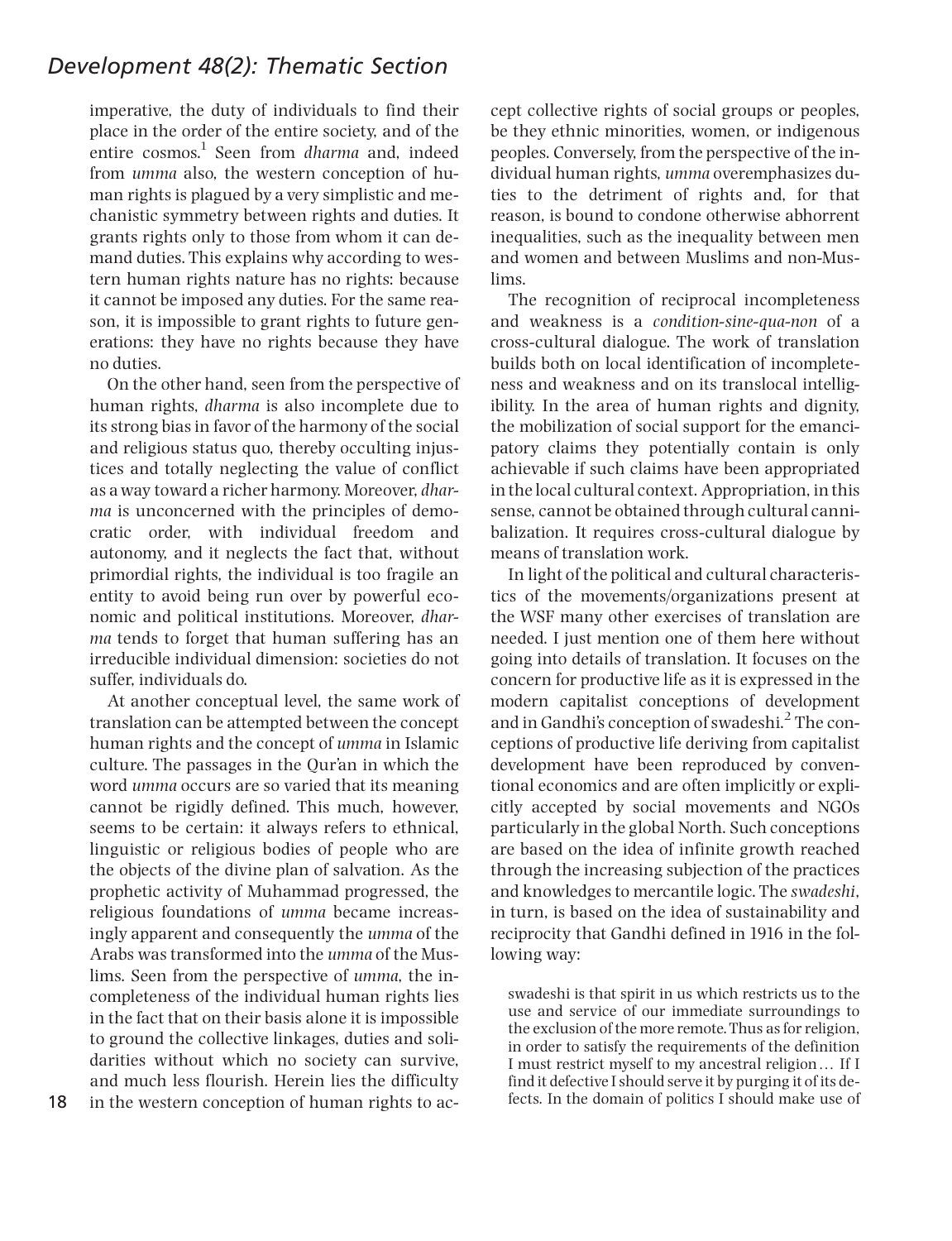### De Sousa Santos: Translating the World Social Forum

the indigenous institutions and serve them by curing them of their proven defects. In that of economics, I should use only things that are produced by my immediate neighbors and serve those industries by making them efficient and complete where they might be found wanting (Gandhi, 1941: 4-5).

This brief description of swadeshi and the weight it carries among NGOs and movements in South Asia, as it could be observed at the WSF in Mumbai, shows how important the work of translation might be to bring about North/South and East/West coalitions among NGOs and movements concerned with development or production.

The work of translation among knowledges starts from the idea that all cultures are incomplete and can, therefore, be enriched by dialogue and confrontation with other cultures. In my view the WSF has granted this idea a new centrality and a higher urgency. To acknowledge the relativity of cultures does not imply the adoption of relativism as cultural stance (the idea that all cultures are equally valid and that no judgment can be passed on them from the perspective of another culture). It does imply, however, to conceive of universalism as a western peculiarity, whose idea of supremacy does not reside in itself, but rather in the supremacy of the interests that sustain it. As I referred to above, the critique of universalism derives from the critique of the possibility of a general theory. The work of translation presupposes, rather, what I designate as negative universalism, the most commonly shared idea of the impossibility of cultural completeness.

#### Translation of practices

The second type of the work of translation is undertaken among social practices and their agents. All social practices imply knowledge, and as such they are also knowledge practices.When dealing with practices, however, the work of translation focuses specifically on mutual intelligibility among forms of organization and objectives and styles of action types of struggle. What distinguishes the two types of translation work is, after all, the emphasis or perspective that informs them. The specificity of the translation work con-

cerning practices and their agents becomes clearer in situations in which the knowledges that inform different practices are less distinguishable than the practices themselves. This happens particularly when the practices take place inside the same cultural universe. Such would be the case of a work of translation between the forms of organization and the objectives of action of two social movements, say, the feminist movement and the labour movement in a western society.

The relevance of the work of translation as regards practices is due to a double circumstance. On the one hand, theWSF meetings have enlarged considerably the stock of available and possible social struggles against capitalism and neo-liberal globalization. On the other, because there is no single principle of social transformation, as the Charter of Principles emphasizes, it is not possible to determine in abstract the articulations or hierarchies among the different social struggles and their conceptions of social transformation, both of objectives of social transformation and of means to achieve them. Only by building concrete contact zones among concrete struggles is it possible to evaluate them and identify possible alliances among them. Reciprocal knowledge and learning is a necessary condition for agreeing on articulation and building coalitions. The counterhegemonic potential of any social movement resides in its capacity to articulate with other movements, their forms of organization and objectives. For these articulations to be possible, the movements must be mutually intelligible.

The work of translation aims to clarify what unites and separates the different movements and practices so as to ascertain the possibilities and limits of articulation and aggregation among them. Because there is no single universal social practice or collective subject to confer meaning and direction to history, the work of translation becomes crucial to define, in each concrete and historical moment or context, which constellations of subaltern practices carry more counterhegemonic potential.

The WSF while showing the diversity of social struggles fighting against neo-liberal globalization all over the world call for a giant work of translation. On the one hand, local movements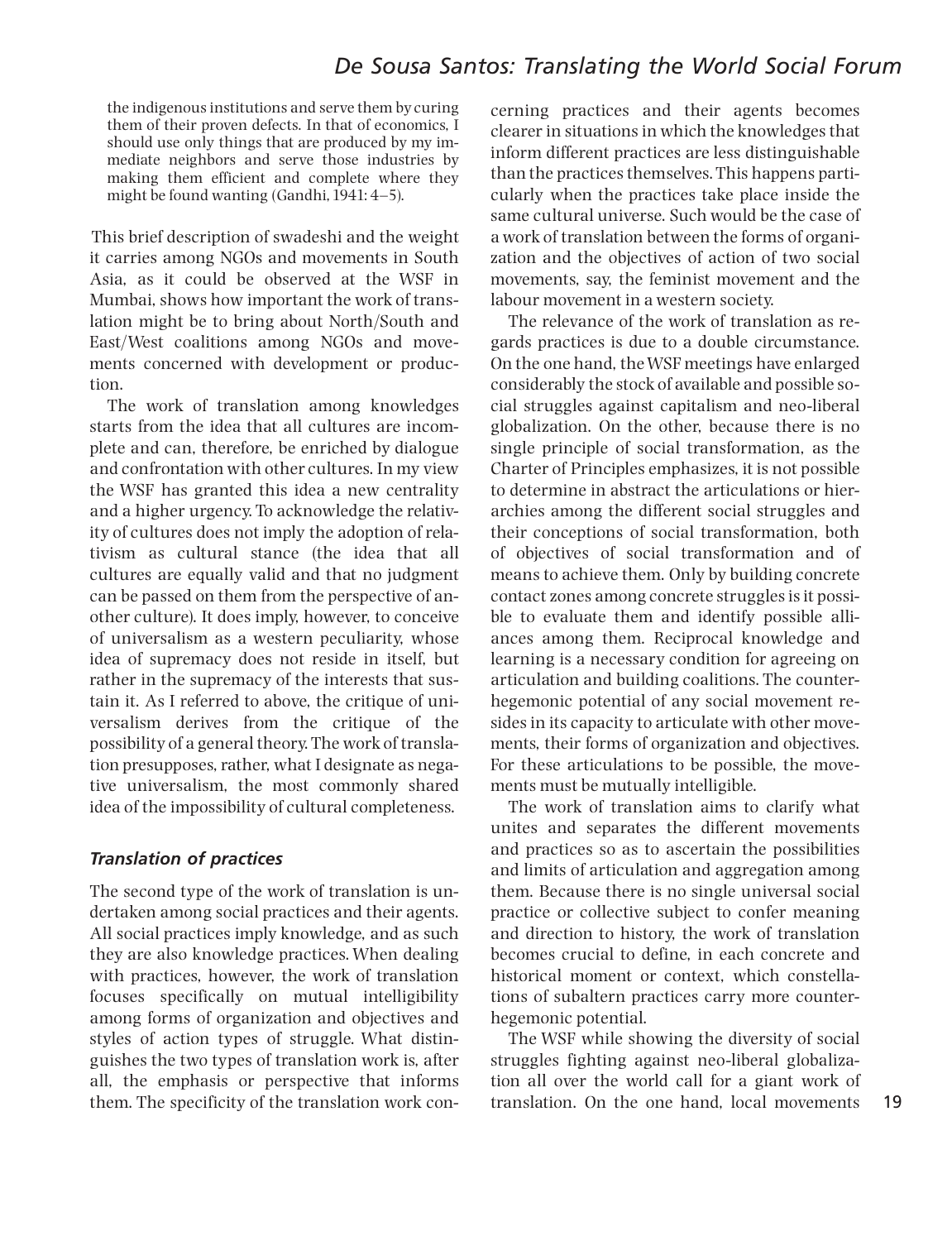and organizations that are not only very different in their practices and objectives but also embedded in different cultures. On the other, transnational organizations, some from the South, some from the North, that also differ widely among themselves. How to build articulation, aggregation and coalition among all these different movements and organizations? What do the participatory budgeting practiced in many Latin American cities and the participatory democratic planning based on panchayats in Kerala and West Bengal in India have in common? What can they learn from each other? In what kinds of counterhegemonic global activities can they cooperate? The same questions can be asked about the pacifist and the anarchist movements, or the indigenous and gay movements, the Zapatista movement, the ATTAC, the Landless Movement in Brazil, and the Narmada river movement in India, and so on and so forth.These are the questions that the work of translation aims to answer. It is a complex work, not only because the movements and organizations involved are many and diverse but also because they are embedded in diverse cultures and knowledges.

### Conditions and procedures of translation

The work of translation aims to create intelligibility, coherence, and articulation in a world that sees itself enriched by multiplicity and diversity. Translation is not a mere technique. Even its obvious technical components and the way in which they are applied in the course of the translation process must be the object of democratic deliberation. Translation is a dialogical and political work. It has an emotional dimension as well, because it presupposes both a non-conformist attitude vis-àvis the limits of one's knowledge and practice and the readiness to be surprised and learn with the other's knowledge and practice.

The work of translation is based on the premise that for cultural, social and political reasons specific to our time it is possible to reach a broad consensus around the idea that there is no general, all-encompassing theory of social transformation. Without this consensus  $-$  the only kind of legitimate (negative) universalism – translation is a colonial kind of work no matter how postcolonial it claims to be. Once such postulate is guaranteed, the conditions and procedures of the work of translation can be elucidated on the basis of the following questions:What to translate? From what and into what to translate? Who translates? When should translation take place? Why translate? A brief reference to the first question.

#### What to translate?

The crucial concept in answering this question is the concept of contact zone. Building coalitions to further counter-hegemonic globalization presupposes the existence of contact zones conceived of as social fields in which different movements/ organizations meet and interact to reciprocally evaluate their normative aspirations, their practices and knowledges. In view of the history of progressive politics in the 20th century, it is probably unavoidable that unequal relations of power are present in the first steps of the construction of contact zones. The work of translation will be possible to the extent that the unequal power relations yield to relations of shared authority. Only then will the cosmopolitan contact zone be constituted. The cosmopolitan contact zone starts from the assumption that it is up to each knowledge or practice to decide what is put in contact with whom. Contact zones are always selective because the movement's or NGO's knowledges and practices exceed what of them they are willing to put in contact. Indeed, what is put in contact is not necessarily what is most relevant or central. As the work of translation advances it becomes possible to bring into the contact zone the aspects of knowledge or practice that each NGO or social movement considers more central and relevant.

In multicultural contact zones, it is up to each cultural group to decide which aspects must be selected for multicultural confrontation. In every culture, there are features deemed too central to be exposed and rendered vulnerable by the confrontation in the contact zone, or aspects deemed inherently untranslatable into another culture. These decisions are part and parcel of the work of translation itself and are susceptible of revision as the work proceeds. If the work of translation pro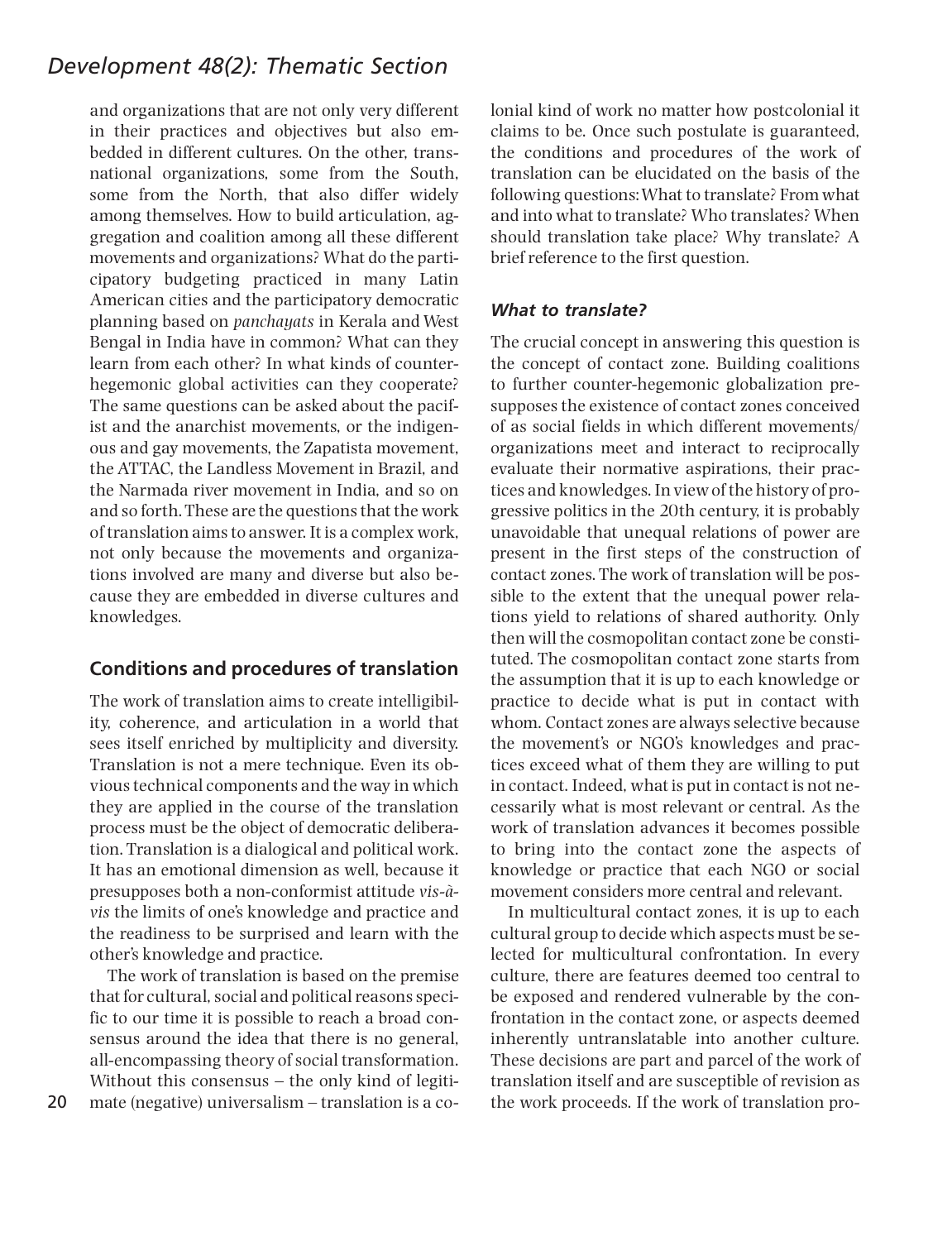gresses, it is to be expected that more features will be brought to the contact zone, which in turn will contribute to further translation progress. In many countries of Latin America, particularly in those in which multicultural constitutionalism has been adopted, the indigenous peoples have been fighting for the right to control what in their knowledges and practices should or should not be the object of translation vis-à-vis the sociedad mayor. Once involved in theWSF process, the indigenous movements conduct a similar similar struggle vis-à-vis all the non-indigenous movements.

The issue ofwhat is translatable is not restricted to the selection criterion adopted by each group in the contact zone. Beyond active selectivity, there is what we might call passive selectivity. It consists ofwhat in a given culture has become unpronounceable because of the extreme oppression to which it was subjected during long periods. These are deep absences, made of an emptiness impossible to fill; the silences they produce are too unfathomable to become the object of translation work.

What to translate stirs one other question that is particularly important in contact zones between groups from different cultural universes. Cultures are monolithic only when seen from the outside or from afar.When looked at from the inside or at close range, it is easy to see that they are comprised of various and often conflicting versions of the same culture. For example, when I speak, as I did above, of a possible multicultural dialogue about conceptions of human dignity, we can easily see that in the western culture there is not just one conception of human rights. Two at least can be identified: a liberal conception that privileges political and civic rights to the detriment of social and economic rights; and a radical or socialist conception that stresses social and economic rights as condition of all the others. By the same token, in Islam it is possible to identify several conceptions of umma; some, more inclusive, going back to the time when the Prophet lived in Mecca; others, less inclusive, which evolved after the construction of the Islamic state in Medina. Likewise, there are many conceptions of dharma in Hinduism. They vary, for instance from caste to caste.

The most inclusive versions, which hold a wider circle of reciprocity, are the ones that generate more promising contact zones; they are the most adequate to deepen the work of translation.

#### Conclusion

The work of translation enables the social movements and organizations to develop a cosmopolitan reason based on the core idea that global social justice is not possible without global cognitive justice.

The work of translation is the procedure we are left with to give coherence and generate coalitions among the enormous diversity of struggles against neo-liberal globalization when there is no (and would not be desired if existed) general theory of progressive social transformation to be brought about by a privileged historical subject according to centrally established strategies and tactics.When social transformation has no automatic meaning and neither history nor society or nature can be centrally planned, the movements have to create through translation partial collective meanings that enable them to coalesce on courses of action that they consider most adequate to bring about the kind of social transformation they deem most desirable.

It may be asked: if we do not know if a better world is possible, what gives us legitimacy or motivation to act as if we did? The work of translation is a work of epistemological and democratic imagination, aiming to construct new and plural conceptions of social emancipation upon the ruins of the automatic social emancipation of the modernist project. There is no guaranty that a better world may be possible, nor that all those who have not given up struggling for it conceive of it in the same way. The objective of the translation work is to nurture among progressive social movements and organizations the will to create together knowledges and practices strong enough to provide credible alternatives to neo-liberal globalization, which is no less no more than a new step of global capitalism toward subjecting the inexhaustible wealth of the world to the mercantile logic. In the cosmopolitan contact zone the possibility of a better world is imagined from the vantage